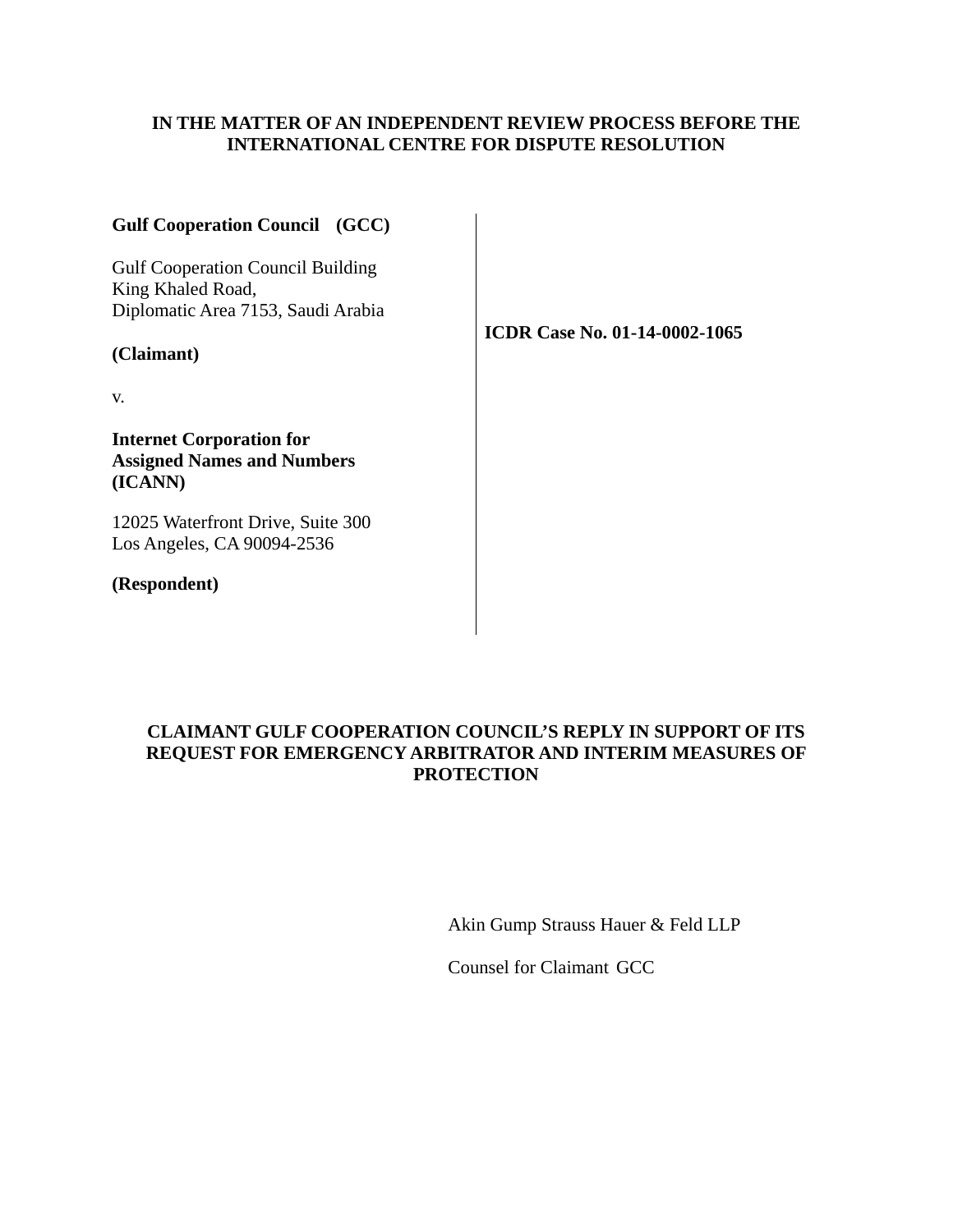#### **I. INTRODUCTION**

 $\overline{a}$ 

1. Without emergency interim relief stopping ICANN from executing the registry agreement for the .PERSIANGULF gTLD, the GCC will be denied the right to have an ICANN Board action reviewed by an independent panel, a right established by ICANN's own Bylaws.

2. Hard-pressed to articulate why the GCC should be denied this right—especially when ICANN's failure to form a Standing Panel created the GCC's need for emergency interim relief—ICANN instead delves into a lengthy narrative about ICANN, including its origins, the history of the New gTLD Program, the Public Objection and Dispute Resolution Process, and the role of the Independent Objector. Ironically, after proselytizing about ICANN's purported commitment to accountability, ICANN embarks upon a misleading, detailed assessment of the merits of the GCC's IRP Request and why ICANN should not be held accountable for its September 10, 2013 Board action. Of course, the issue here is whether the GCC merits emergency interim relief, not whether ICANN believes its September 2013 Board action to process the .PERSIANGULF gTLD application violated its Bylaws or Articles of Incorporation.

3. When ICANN finally addresses the merits of the GCC's Request for Emergency Relief, it misunderstands the issues, misstates the applicable law, and offers no credible reason why emergency interim relief should not be granted. Under ICANN's own Bylaws, the GCC has a right to have ICANN's September Board decision reviewed by an independent panel. The GCC will lose this undisputed right if emergency interim relief is not granted.

#### **II. THE GCC SATISFIES THE STANDARD FOR EMERGENCY RELIEF**

4. The emergency relief standard is undisputed: the GCC must demonstrate (1) urgency; (2) necessity; (3) the protection of an existing right; and (4) a reasonable possibility of success on the merits.<sup>1</sup> Knowing that these first three elements are readily met, ICANN focuses

<sup>&</sup>lt;sup>1</sup> ICANN's Response to the GCC's Request for Emergency Relief ("ICANN's Response") at  $\P$  3-4.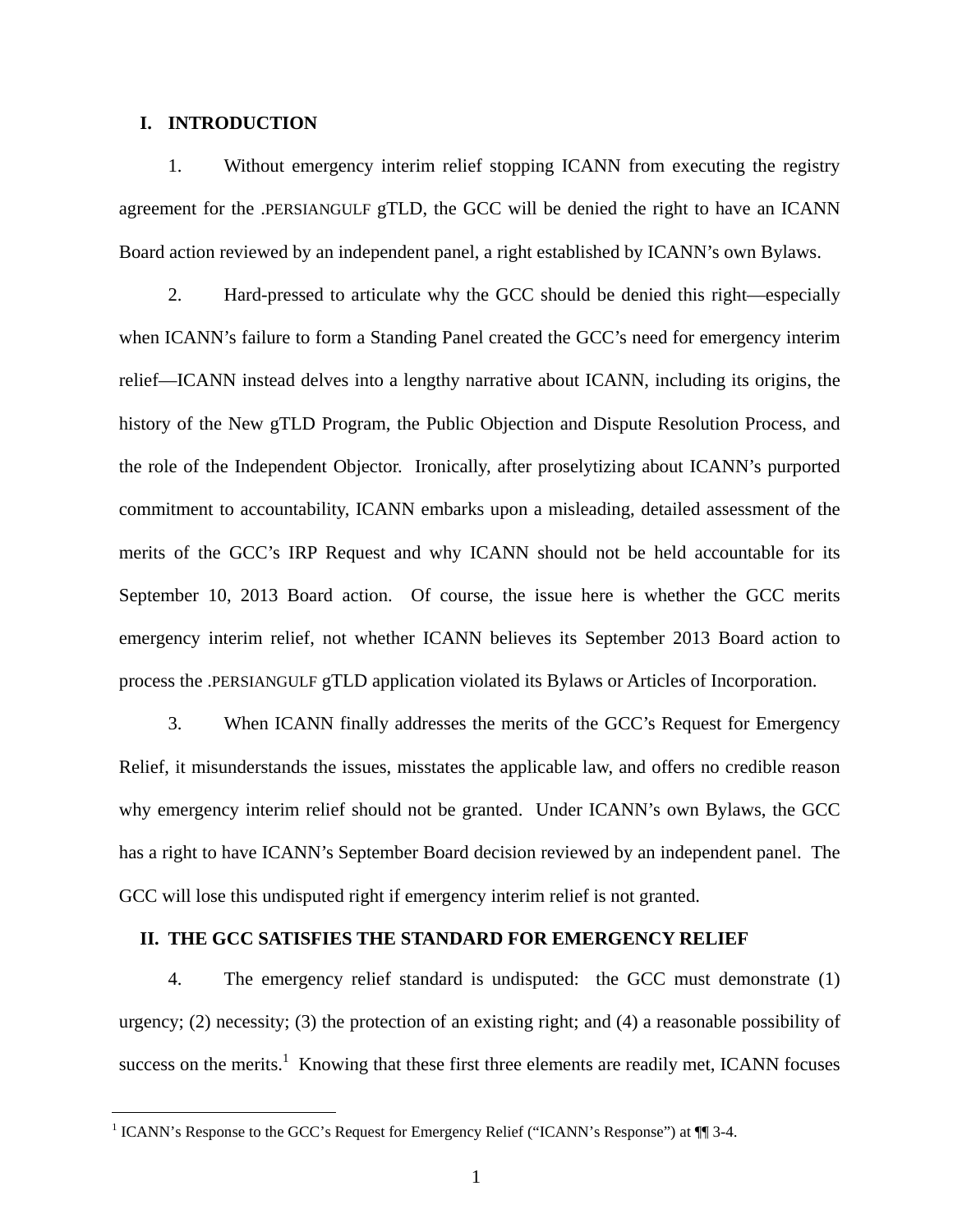the bulk of its Response on challenging whether the GCC has established a reasonable possibility of success on its IRP Request. ICANN's challenges are meritless.

### **a. The GCC Has Established a Reasonable** *Possibility* **of Success on its IRP Request.**

5. The standard of proof for interim relief is lower than the standard of proof required for a full evaluation of the merits of the GCC's IRP Request.<sup>2</sup> At this stage, the GCC must therefore only show that there is a reasonable *possibility* that it will prevail on its IRP Request.<sup>3</sup> Consistent with its scheme to evade accountability, ICANN primarily advances three separate, yet equally incredulous, reasons why the GCC cannot meet this minimal showing.

#### **i. The GCC's IRP Request is not Time-Barred.**

6. ICANN's initial attempt to evade accountability relates to its misguided allegation that the GCC's IRP Request is time-barred because the GCC did not file its IRP Request within 30 days of ICANN's September 2013 Board action to proceed with the .PERSIANGULF gTLD application.<sup>4</sup> ICANN accuses the GCC of waiting silently before filing its IRP Request in December 2014. Conveniently, ICANN ignores the GCC's near 15-months-long effort, beginning in September 2013, to resolve the issues created by ICANN's improper Board action to proceed with the .PERSIANGULF gTLD before the GCC filed its IRP Request.<sup>5</sup>

7. Indeed, as ICANN well knows, after learning of the September 2013 ICANN Board action to proceed with the .PERSIANGULF gTLD application, the GCC initiated a

 $\overline{a}$ 

<sup>2</sup> *See* ¶ 49 of Annex 15 to the GCC's Request for Emergency Relief ([*DotConnectAfrica v. ICANN*, ICDR Case No. 50 117 T 1083 13, Decision on Interim Measures of Protection (May 12, 2014)]).

 $3$  ICANN's Response at  $\P$  42 ("to obtain the emergency relief the GCC seeks, the GCC must demonstrate a reasonable possibility of success on the merits of its IRP."). Consistent with its attempt to confuse, however, ICANN then announces that under the International Chamber of Commerce (ICC), the party seeking interim relief must demonstrate a *likelihood of success* on the merits. *Id.* at ¶ 43. The ICC rules are inapplicable; the parties agreed that only the 2014 ICDR Rules and ICANN's Supplementary Procedures will apply. Nonetheless, the GCC meets the likelihood of success on the merits standard too.

<sup>&</sup>lt;sup>4</sup> *Id.* at ¶¶ 47-49.<br><sup>5</sup> *See generally* Annex 1 to the GCC's Reply [Witness Statement of Abdulrahman Al Marzouqi in Support of the GCC's Reply].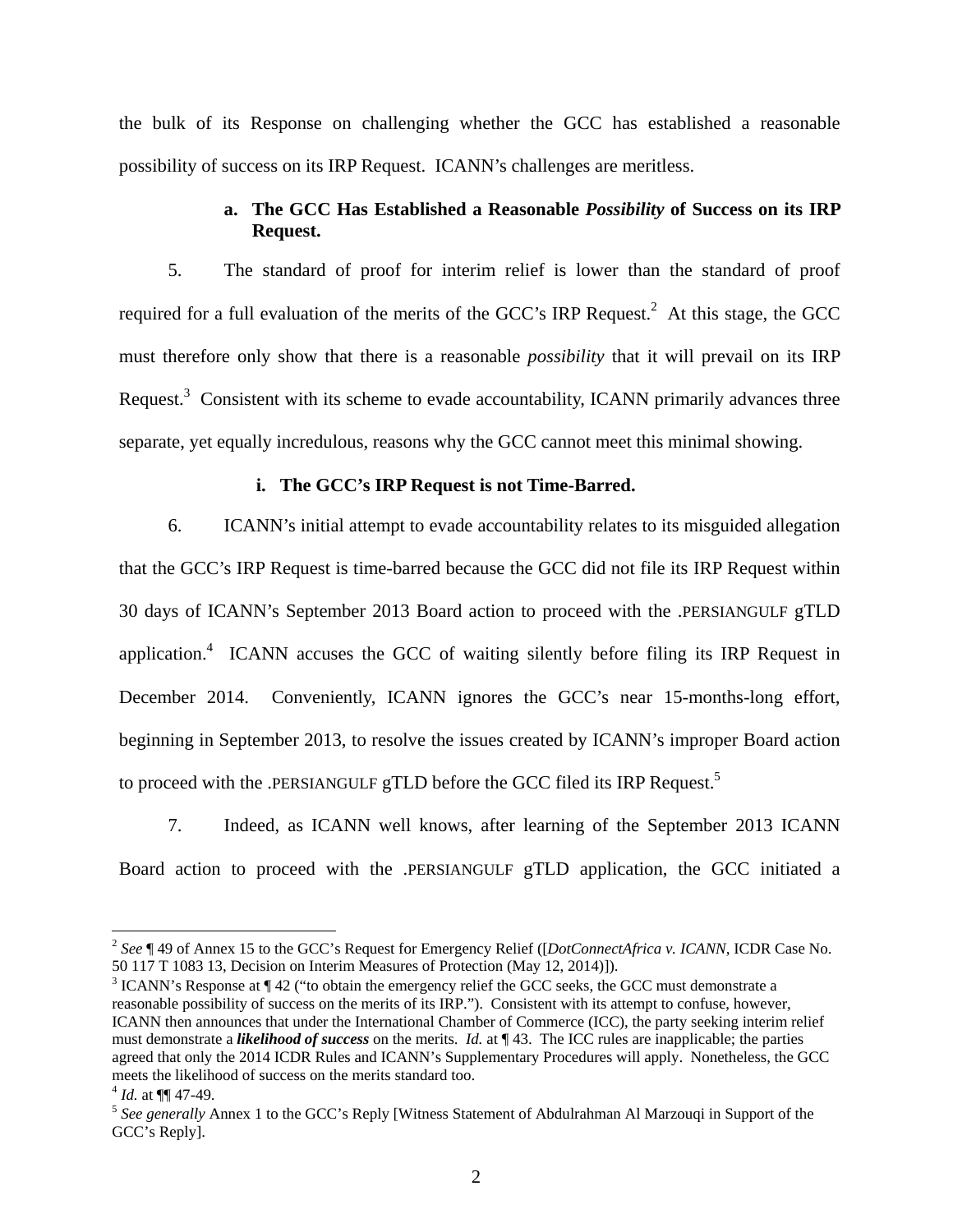resolution process with ICANN.<sup>6</sup> The resolution process centered on the GCC's desire to reach a mutually acceptable resolution with ICANN and consisted of numerous meetings between representatives of the GCC and ICANN, including an in-person meeting with ICANN's CEO Mr. Fadi Chehade earlier this year. At no point during the resolution process did ICANN indicate that the GCC would have to choose between trying to resolve the dispute and filing an IRP Request. In fact, after resolution talks began to stall in September 2014, one year after the ICANN September 2013 Board action, ICANN advised the GCC to consider filing a request for IRP.<sup>7</sup> Additionally, ICANN concedes that over the course of the resolution process—including just one week before the GCC ultimately filed its IRP—it informed the GCC that it could engage in the Cooperative Engagement Process before filing an IRP Request. Throughout the resolution process, both ICANN and the GCC understood that the GCC could file an IRP Request after the resolution process ended, notwithstanding the rule that an IRP Request is to be filed within 30 days of a Board action.

8. In addition to this mutual understanding, ICANN routinely extends the 30-day window to initiate an independent review when, as here, the parties participate in a resolution process. In *Booking.com v. ICANN*,<sup>8</sup> the claimant filed its IRP Request after resolution talks ended, which was more than 6 months after ICANN issued the challenged Board action.<sup>9</sup>

9. Similarly, ICANN filed its IRP Request after its resolution efforts ended. ICANN cannot now evade accountability by asserting that the GCC's IRP Request is untimely, especially when the IRP timelines are extended to accommodate resolution talks.

1

<sup>6</sup> *See id.* at ¶ 8. 7 *See id.* at ¶ 16. 8 *See* [*https://www.icann.org/resources/pages/irp-2012-02-25-en* (at *Booking.com v. ICANN,* ICDR Case No. 50 117 T 0024714)].

<sup>9</sup> *See also* [*https://www.icann.org/resources/pages/irp-2012-02-25-en* (at *Merck KGaA v. ICANN,* ICDR Case No. 01-14-0000-9604 (claimant Merck KGaA filed its IRP Request more than 30 days after the complained of ICANN Board action); *id.* at *Vistaprint Limited v. ICANN,* ICDR Case No. 01-14-0000-6505 (claimant Vistaprint filed its IRP Request more than 30 days after the complained of Board action); *id*. at *DotConnectAfrica v. ICANN*, ICDR Case No. 50 117 T 1083 13 (same)].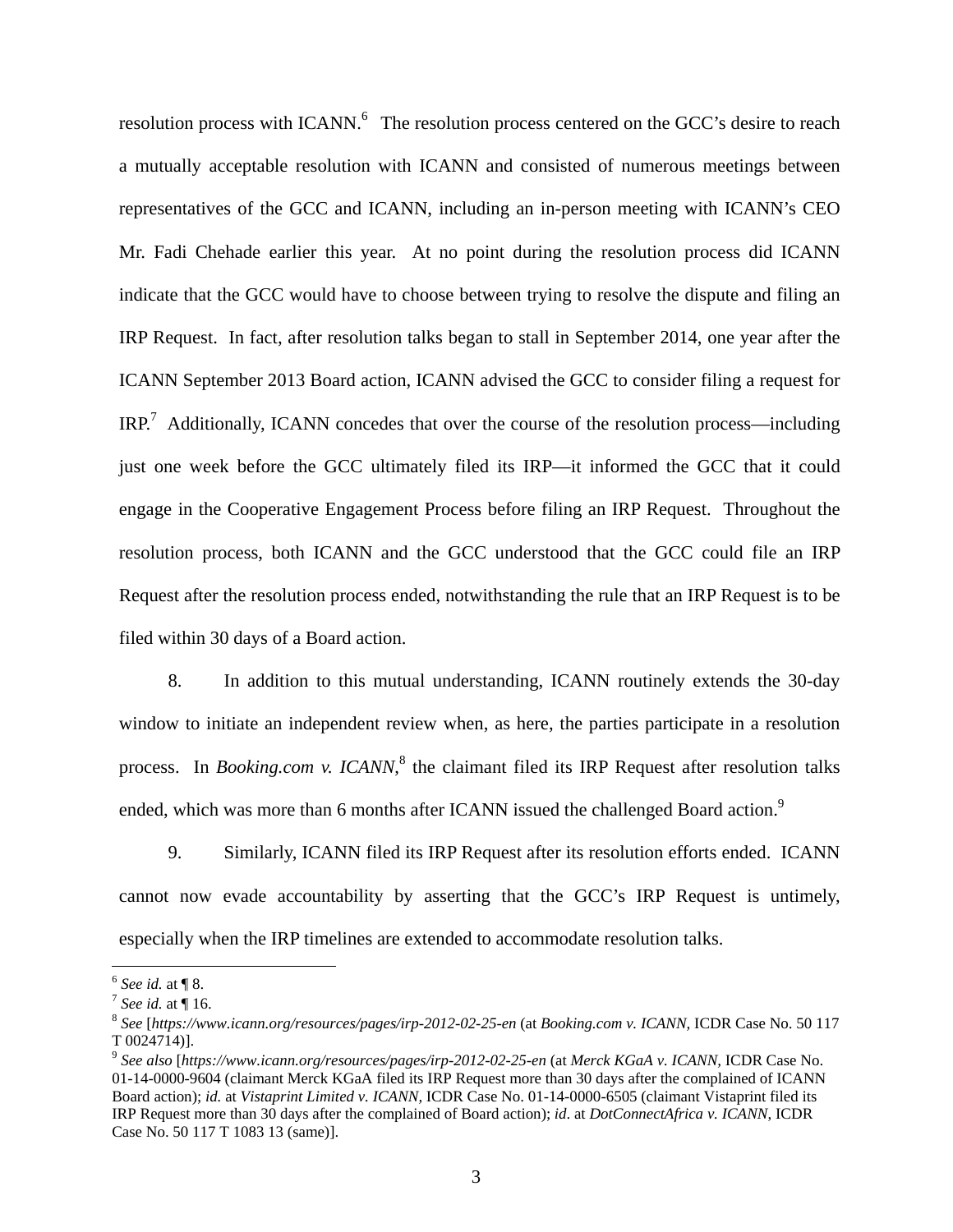### **ii. Contrary to ICANN's Assertion, the GCC Identified a Board Action that is Inconsistent with ICANN's Bylaws and Articles of Incorporation.**

10. Not convinced that it can evade accountability by arguing the GCC's IRP Request is time-barred, ICANN also claims that the GCC failed to identify a Board action on which an IRP Request could be based.10 ICANN's claim is specious.

11. The ICANN Board action in question is well-known to the parties: "the decision by ICANN to approve Asia Green's application for the new gTLD <. PERSIANGULF>."<sup>11</sup> Indeed, just **two paragraphs before** making this incredulous assertion, ICANN concedes that the Board action at issue is the New gTLD Program Committee's decision to process the .PERSIANGULF gTLD application.<sup>12</sup> Try as it might, ICANN cannot evade accountability by advancing an admittedly false assertion.

## **iii. ICANN Relies on a Misleading Recount of Events in an Attempt to Deny Its September Board Action Violated Its Bylaws and Articles of Incorporation and Caused the GCC Harm.**

12. ICANN's final attempt to defeat the reasonable *possibility* standard is to deny any wrongdoing. ICANN's main defenses are that it properly followed GAC advice, $13$  and paradoxically, that it need not abide by GAC principles, and is thus immune from accountability.<sup>14</sup> In fact, it is unclear to which process ICANN must adhere, as ICANN asserts the IRP process is non-binding.<sup>15</sup>

13. ICANN's defenses, however, are misleading.<sup>16</sup> For instance, ICANN claims it simply followed GAC's advice that it "does not object" to the .PERSIANGULF gTLD application

 $\overline{a}$ 

 $10$  ICANN's Response at  $\P$  50.

<sup>&</sup>lt;sup>11</sup> *See* [*GCC v. ICANN*, ICDR Case No. 01-14-0002-1065, Procedural Order No. 1 (December 11, 2014)] at  $\P 8$ .<br><sup>12</sup> ICANN's Response at  $\P 48$ .

<sup>&</sup>lt;sup>13</sup> *Id.* at ¶ 52.<br><sup>14</sup> *Id.* at ¶ 53.<br><sup>15</sup> *Id.* at ¶ 39.<br><sup>16</sup> ICANN intimates that the GCC attempted to mislead this Panelist about what happened at the GAC meetings in Durban. The GCC made no such attempt. The GCC attached both the Durban Official Communique and the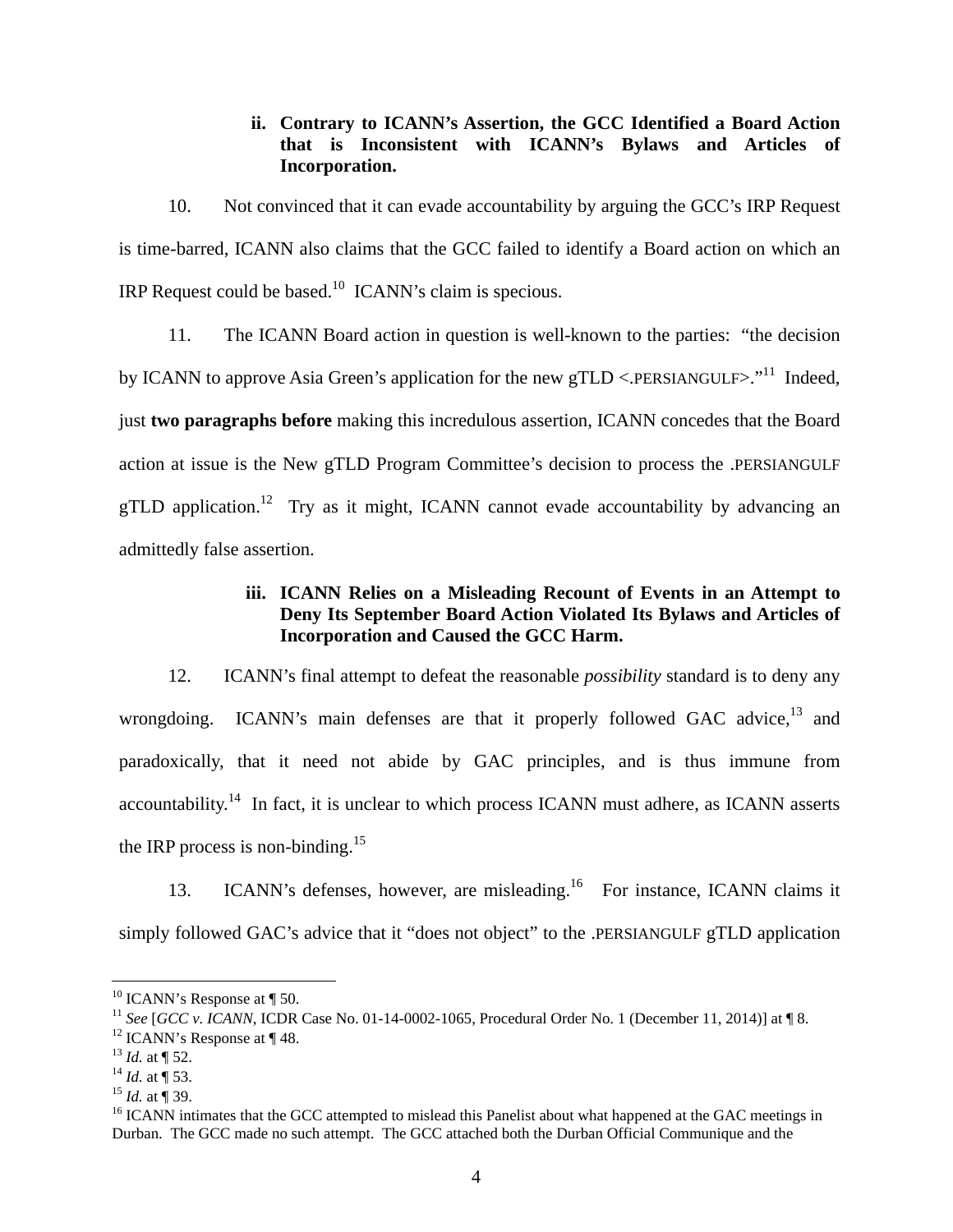proceeding.17 ICANN, however, deceptively suggests that GAC's lack of consensus opposition somehow translates into consensus support for the .PERSIANGULF gTLD. For those countries in attendance at the Beijing and Durban GAC meetings, no one can deny GAC's grave concerns about the .PERSIANGULF string, the substantial community opposition and ICANN's subsequent failure to react consistently and in line with its Bylaws.<sup>18</sup> ICANN also states that since "Persian" Gulf" is not a defined geographic name under the ISO 3166-2 standard, ICANN need not respect GAC Principles or the concerns of relevant governments.<sup>19</sup> Again, ICANN's assertion is misleading: it omits GAC's recent proclamation that the current list of defined geographic names is limited and all geographic names should respect communities, regardless of whether they are defined. $20$ 

14. ICANN's core values are deliberately expressed in very general terms, so that they may provide useful and relevant guidance in the broadest possible range of circumstances; they are not narrowly prescriptive.<sup>21</sup> Thus, by approving the .PERSIANGULF gTLD, ICANN failed to heed informed input from the directly affected Arab communities; $^{22}$  failed to act neutrally or consistently by allowing a gTLD without community support to proceed absent GAC consensus;<sup>23</sup> and failed to operate fairly and consistently and in accord with international

Durban Meeting Minutes to its Request for IRP (Annexes 24 and 34). The GCC's failure to add the two words "Meeting Minutes" on a small subset of footnotes was inadvertent. Perhaps ICANN is so quick to jump to such a conclusion to detract from the numerous mistakes ICANN has already made in these proceedings alone, including calling this Panelist's final decision a "determination" instead of "declaration," and falsely stating that the Supplemental Rules require in-person meetings to occur in Los Angeles.

<sup>&</sup>lt;sup>17</sup> ICANN's Response at  $\P$  52.

<sup>&</sup>lt;sup>18</sup> See Annex 1 to the GCC's Reply [Witness Statement of Abdulrahman Al Marzouqi in Support of the GCC's Reply] at ¶¶ 5-6.

<sup>&</sup>lt;sup>19</sup> ICANN's Response at  $\P$  53.

<sup>&</sup>lt;sup>20</sup> See ¶ 3 of Annex 1 to the GCC's Request for IRP ["The protection of geographic names in the new gTLDs process"] ("Although there are references that prevent the use of geographic names in new gTLDs included in the Applicant Guidebook, this list is limited and not sufficient to avoid the misuse of other geographic names and to protect the public interest in its entirety. It includes a limited amount of names and it does not protect in any way the diversity of places and geographic names that can be found all around the world.")]. 21 ICANN's Bylaws at Art. I, § 2.

<sup>&</sup>lt;sup>22</sup> ICANN's Bylaws at Art. I, §§ 2 (4) & 2 (11).

<sup>23</sup> *Id.* at Art. I, § 2 (8).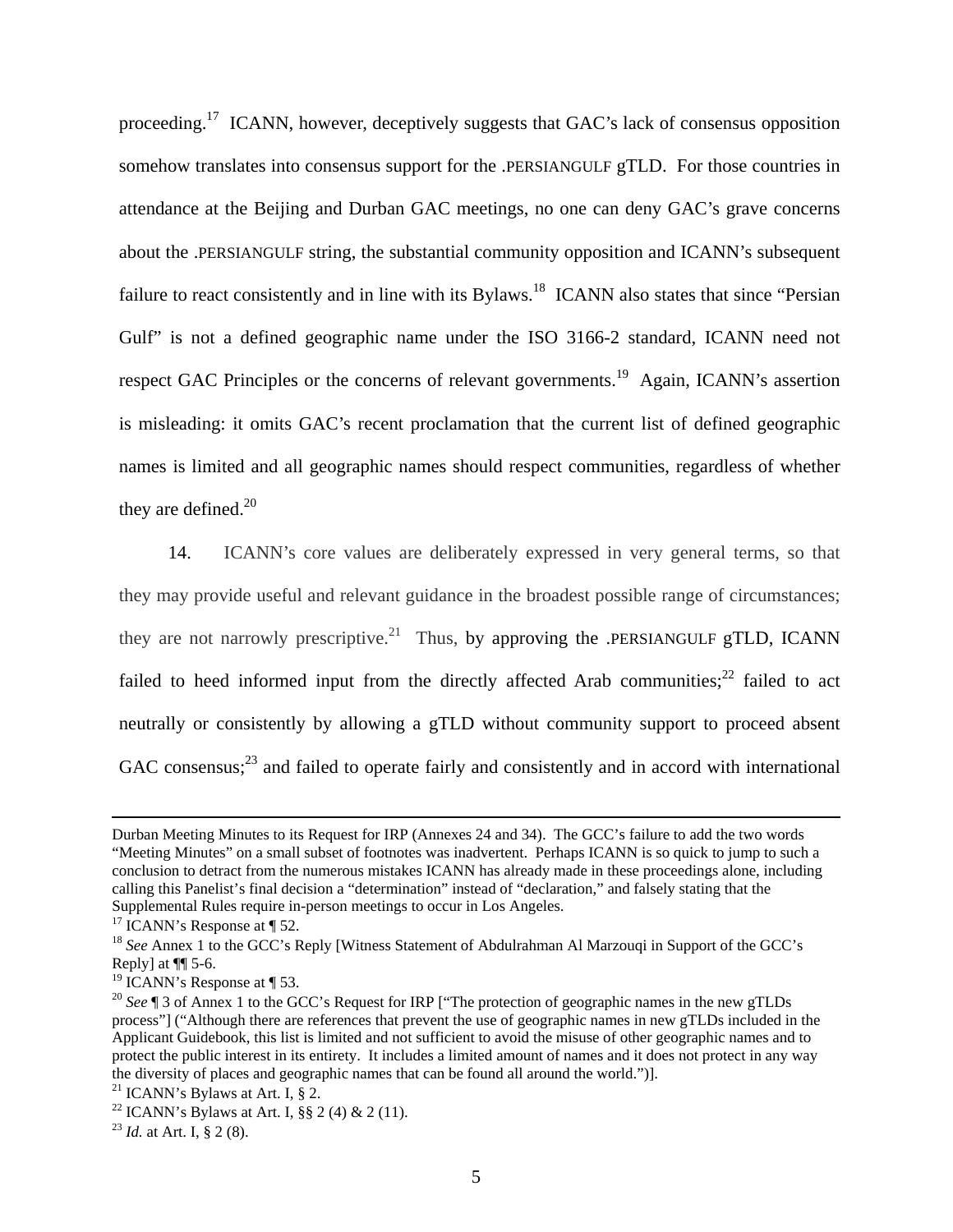law by allowing Asia Green, a non-Gulf entity that admittedly sides with Iran on the Gulfnaming-dispute, to purportedly speak for the entire Gulf community.<sup>24</sup>

15. And the GCC has suffered harm as a result. Not only has the GCC already been discriminated against and denied the right to a fair and transparent process, Asia Green is not and will not act in the interests of the Arab community; Asia Green's operation of the .PERSIANGULF gTLD string will interfere with the core activities of the Arab community and damage the reputation of the Arab community as being falsely represented by Asia Green.

16. Because there is a reasonable *possibility* that an IRP Panel will find that ICANN's Board action is inconsistent with any one of the above-identified Bylaws and Articles of Incorporation, the GCC has more than surpassed the reasonable possibility threshold.

# **III.THE GCC DID NOT DELAY IN SEEKING EMERGENCY RELIEF**

17. ICANN argues that there is no urgency because the GCC waited over one year before seeking emergency relief.<sup>25</sup> ICANN's entire argument, however, is based on its mischaracterization of the GCC's Request for Emergency Relief. The GCC seeks emergency relief to prevent ICANN from signing the registry agreement while the GCC's IRP Request is pending. The GCC's need for emergency relief arose not from the September 2013 ICANN Board action, but from ICANN's indication that it will not wait for the GCC's IRP Request to complete before signing the registry agreement with Asia Green. The GCC promptly sought emergency relief once it learned that ICANN would not wait for an IRP Panel's decision.<sup>26</sup> The GCC therefore did not unreasonably delay before seeking emergency relief.

1

<sup>&</sup>lt;sup>24</sup> ICANN's Bylaws at Art. I, § 2 (3); Art. II, § 3; and ICANN's Articles of Incorporation at  $\P$  4.<br><sup>25</sup> ICANN's Response at  $\P$  59-60.

<sup>&</sup>lt;sup>26</sup> See Annex 1 to the GCC's Reply [Witness Statement of Abdulrahman Al Marzouqi in Support of the GCC's Reply] at ¶ 22.